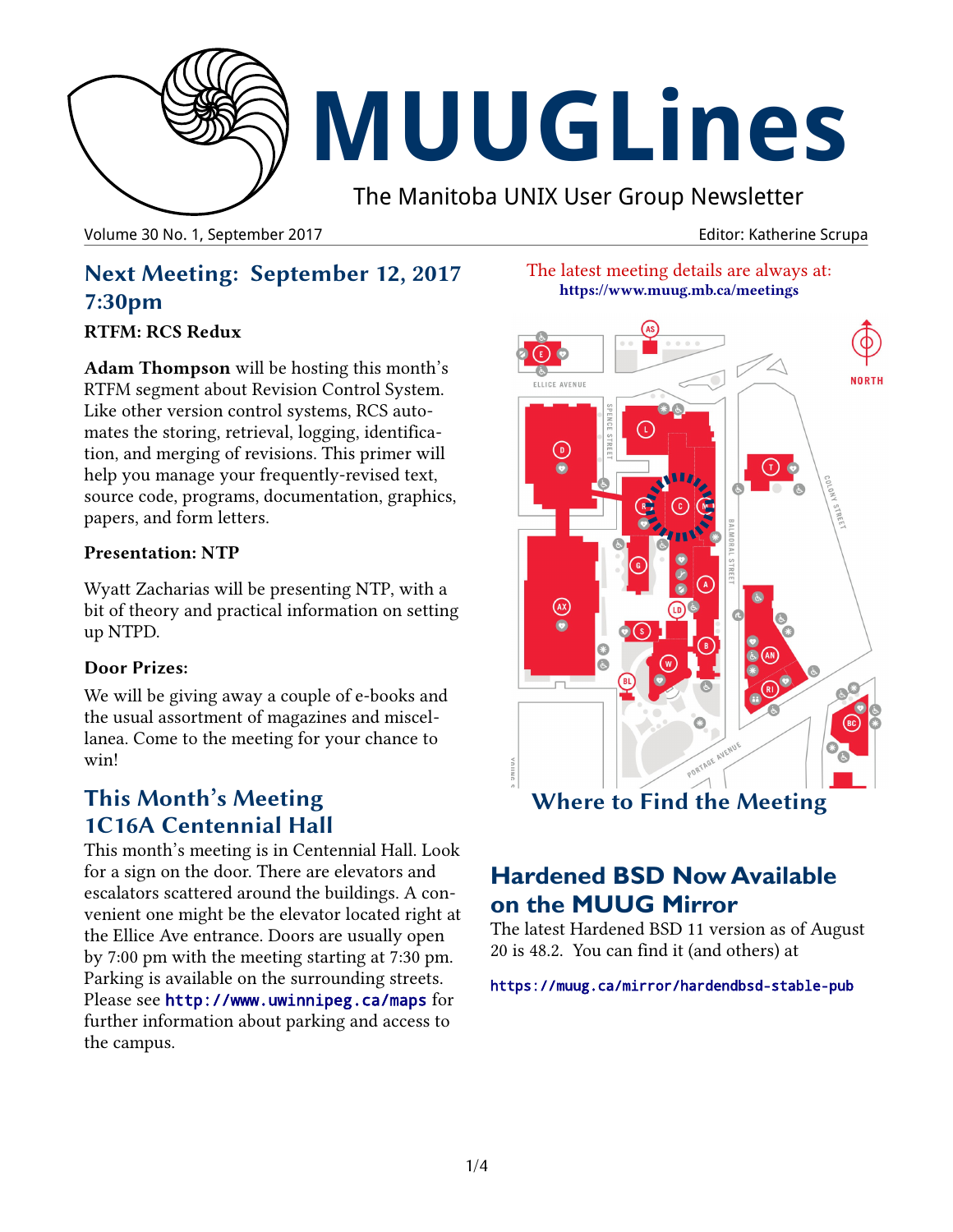### **Python is Bananas**

"She's using bananas to advance her slides. I'm not kidding."

"Bananas go brown really quickly, especially when you run current through them." (Video in link:)

#### [https://twitter.com/glasnt/status/89405976399](https://twitter.com/glasnt/status/894059763993952257) [3952257](https://twitter.com/glasnt/status/894059763993952257)

## **From the MUUG Math Department**

Thanks to Michael Doob:

A little summer problem

Consider all numbers of the form  $a+b\sqrt{2}$  where a and  $b$  are integers. We want to show that numbers of this form can be positive and as close to 0 as we like. More precisely, for any positive real number  $r$ , we can alway find some  $x = a + b\sqrt{2}$  so that  $0 < x < r$ . For example, if  $r = 0.001$  then  $x = 577 - 408\sqrt{2}$  is between 0 and  $r = 0.001$ .

- 1. Show that no matter how small a positive  $r$ is, there is some choice of  $a$  and  $b$  so that  $0 < a + b\sqrt{2} < r.$
- 2. Write a program that will find an appropriate  $a$  and  $b$  once  $r$  has been chosen. It should be efficient (say, if you cut  $r$  in half, the program should have no more than double the steps).
- 3. Show that if 0 is replaced by any fixed number, then the result is still true.

As an example of item 3, if 0 is replaced by  $\pi$ and once again  $r = .001$ , then

 $\pi < 2092202 - 1479408\sqrt{2} < \pi + .001$ 

(All of these require nothing more than high school algebra).

#### Solutions

1. Let S be all real numbers of the form  $a + b\sqrt{2}$ (the ones we're looking for).

If we square one such number, say  $x = a+b\sqrt{2}$ , we get  $x^2 = (a^2 + 2b^2) + 2ab\sqrt{2}$ , that is,  $x^2 =$  $c + d\sqrt{2}$  where  $c = a^2 + 2b^2$  and  $d = 2ab$ , This means that if x is in S, then  $x^2$  is also in S.

Consider the special case:  $a = -1$  and  $b = 1$ . In this case

$$
0 < x = -1 + \sqrt{2} \approx 0.414 < \frac{1}{2}
$$

Now we apply the squaring result repeatedly:

$$
x < \frac{1}{2}
$$
  
\n
$$
x^{2} < \frac{1}{4}
$$
  
\n
$$
x^{4} < \frac{1}{16}
$$
  
\n
$$
x^{8} < \frac{1}{256}
$$
  
\n
$$
x^{16} < \frac{1}{65536}
$$
, etc.

After  $k$  iterations, we have

$$
0
$$

That upper bound goes to 0 really, really fast.

2. The squaring result holds the key. After initializing the variables  $a \leftarrow -1, b \leftarrow 1$  and  $c \leftarrow a + b\sqrt{2}$ , a loop of the type while  $(c > r)$ 

$$
(a, b) = (a2 + 2b2, 2ab)
$$
  

$$
c = a + b\sqrt{2}
$$

print  $a, b, c$ 

will print out the answer almost instantly.

3. Suppose we have our value of x (using 1.) so that  $0 < x < r$ , and L replaces 0 as the number we want to approximate with a number in S. We need only consider all integral multiples of x:  $0, \pm x, \pm 2x, \pm 3x, \ldots$  These are all in S, and for some k we have  $kx \leq L < (k+1)x$  (in fact  $k = \lfloor \frac{L}{x} \rfloor$ . Since  $(k+1)x - kx = x < r$ , we know that  $0 \leq L - kx < r$ .

## **Microsoft Porting SQL Server and .NET Core 2.0 to RHEL**

Not only is Microsoft is porting SQL Server to Red Hat Enterprise Linux (RHEL), but Red Hat will also support Microsoft's open-source .NET Core 2.0 on RHEL, Red Hat OpenShift Container Platform, and other Red Hat platforms.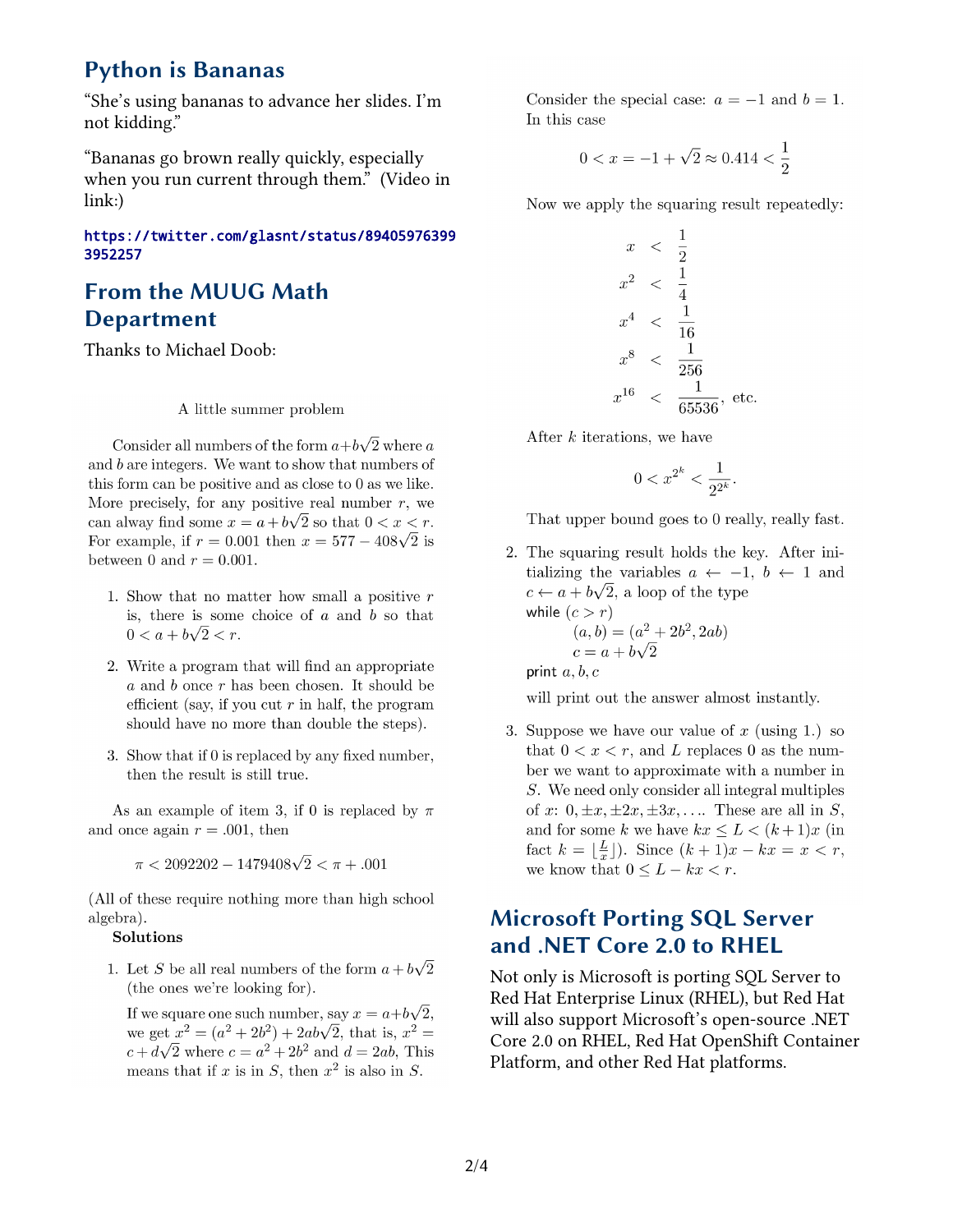It will soon be available through various Red Hat products as RPMs for traditional yum installations or as Linux container images.

The 2.0 release supports C#, F#, and Visual Basic and is use to create applications in a container framework.

.NET Core 2.0 was release August 14, 2017 and has 32,000 APIs. Most of the new APIs are .NET Framework APIs which should help programmers port their .NET Framework Code to .NET Standard.

#### http://www.zdnet.com/article/red-hat-adds-microsofts-net-core-2-0-to-its-linux-and-cloudofferings/

# **Solving the Mystery of Linux Load Averages During Uninterruptible Sleep State**

Consider that in addition to the 1, 5, and 10 minute load averages, other system resource metrics help you determine what's really happening.

The author notes,

"Adding the uninterruptible state means that Linux load averages can increase due to a disk (or NFS) I/O workload, not just CPU demand. For everyone familiar with other operating systems and their CPU load averages, including this state is at first deeply confusing.

Why? Why, exactly, did Linux do this?"

The author then dives into Indiana Jones archeological pursuit into the old kernel mailing list archives to determine where the uninterruptable states came from. In 1993, he finds these notes in a change:

The kernel only counts "runnable" processes when computing the load average.

I don't like that; the problem is that processes which are swapping or waiting on "fast", i.e. noninterruptible, I/O, also

consume resources.

It seems somewhat nonintuitive that the load average goes down when you replace your fast swap disk with a slow swap disk...

Anyway, the following patch seems to make the load average much more consistent WRT the subjective speed of the system. And, most important, the load is still zero when nobody is doing anything. ;-)

Check out the link for a very comprehensive writeup.

#### http://www.brendangregg.com/blog/2017-08- 08/linux-load-averages.html

# **How About Windows Defender Ported to... Linux?**

#### https://github.com/taviso/loadlibrary

## **Native Encryption on ZFS for Linux**

You can now replicate encrypted data to another site using the original encryption scheme and keys (you don't need to manage keys on each device.)

The zfsonlinux team notes:

The last addition *is* the ability to do raw, encrypted sends and receives. The idea here is to send raw encrypted and compressed data and receive it exactly as is on a backup system. This means that the dataset on the receiving system is protected using the same user key that is in use on the sending side. By doing so, datasets can be efficiently backed up to an untrusted system without fear of data being compromised.

#### [https://github.com/zfsonlinux/zfs/commit/b525](https://github.com/zfsonlinux/zfs/commit/b52563034230b35f0562b6f40ad1a00f02bd9a05) [63034230b35f0562b6f40ad1a00f02bd9a05](https://github.com/zfsonlinux/zfs/commit/b52563034230b35f0562b6f40ad1a00f02bd9a05)